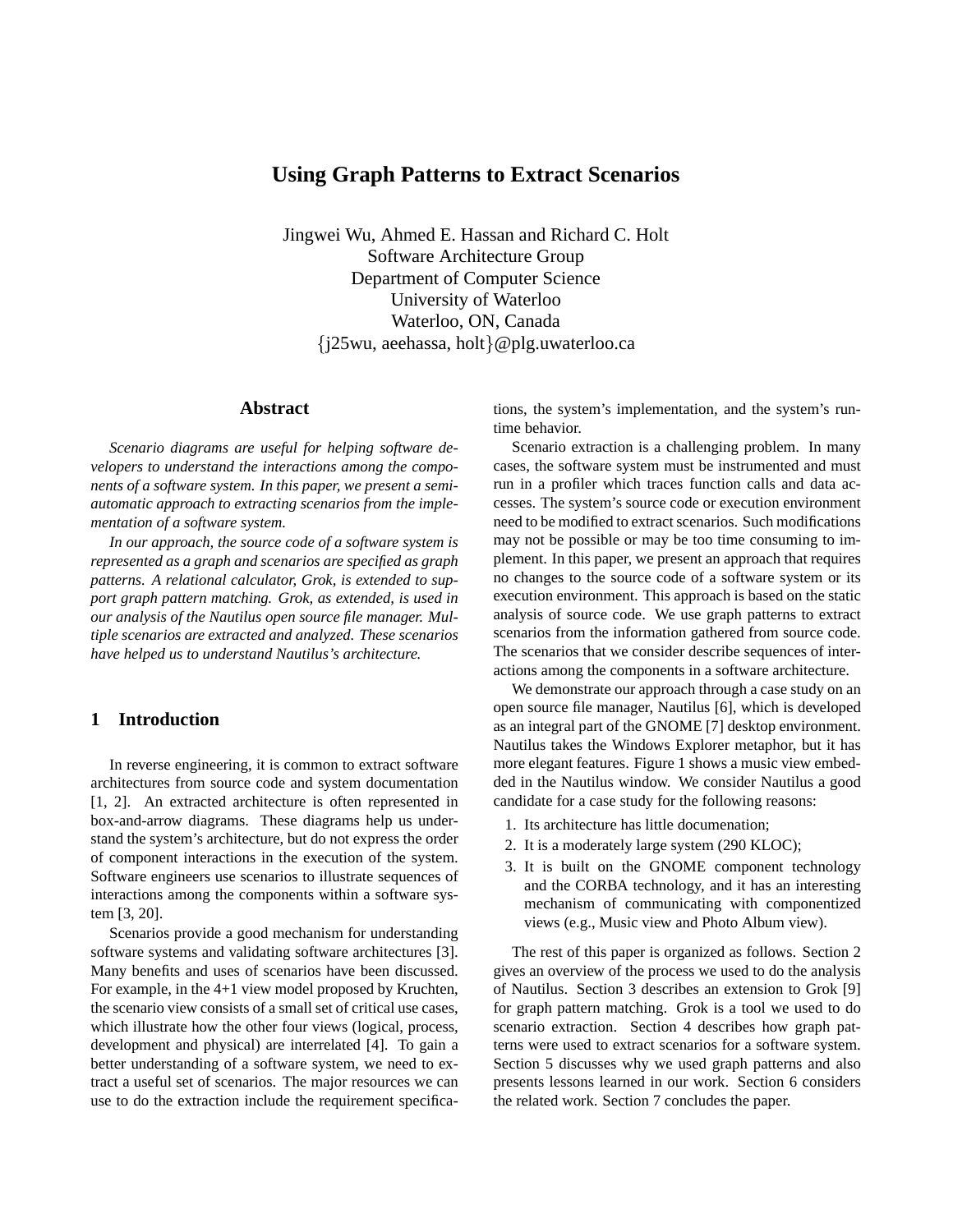

**Figure 1. The Nautilus application**

# **2 Overview of Analysis**

This section explains how our analysis of the Nautilus system was carried out in two major stages: architecture extraction and scenario extraction (see Figure 2). In the second stage, scenario extraction, which is central to this paper, we relied on the knowledge gained during architecture extraction. We used the Portable Bookshelf (PBS) toolkit [10] to automate much of our analysis.

#### **2.1 Architecture Extraction**

In the first stage, architecture extraction, we followed these steps, which are supported by the PBS toolkit:

- (1) **Fact Extraction**. We used a C source code extractor called *cfx* [10] to extract facts from Nautilus, such as "file x.c defines function f1" and "function f1 calls function f2". The extracted facts were stored in a plain text file, which is referred to as a *factbase*.
- (2) **Fact Manipulation**. We used a fact manipulator called *Grok* [9, 10] to manipulate the extracted facts and the containment facts, stored in a *hierarchy* file, to produce high-level facts, such as "subsystem P depends on subsystem  $Q$ ". The hierarchy is a tree-structured decomposition of Nautilus. As we understood more about the organization of Nautilus, we modified the hierarchy file to reflect such an understanding. So, the hierarchy file is the starting point of iterations during architecture extraction.
- (3) **PBS Visualization**. We used the PBS *layouter* to determine the coordinates for each box so that the PBS

*visualizer* can display them on the screen [10]. The *visualizer* supports manual layout manipulation, for example, moving and resizing.



(a) Architecture Extraction (b) Scenario Extraction

**Figure 2. Overview of analysis**

Based on these analysis steps, we derived an architectural view of Nautilus, whose highest level of abstraction is shown in Figure 3. This level has five subsystems: (1) the *Window* subsystem is responsible for normal file management and the strategy of linking and embedding views dynamically; (2) the *Initializer* subsystem does the loading and initialization of views at the request of the window; (3) the *Proxy* subsystem maintains references to various view components, forwarding the service request of the window to views and reporting the status of views back to the window; (4) the *Views* subsystem contains various view components such as *Image Viewer*, *Music View*, and *Mozilla* (a wrapper application of the Mozilla web browser); and (5) the *Library* subsystem contains the routines that are used to develop views linkable to Nautilus and the routines that are only used internally by Nautilus. The first four subsystems are grouped in a dashed box, which has an arrow to the Library subsystem. This indicates that these four subsystems all depend on the Library subsystem.

The architectural diagram in Figure 3 shows the modular organization of Nautilus, but it does not reveal the system's dependency on the underlying CORBA technology. To understand the dependency of Nautilus on CORBA, we extracted a set of scenarios involving CORBA.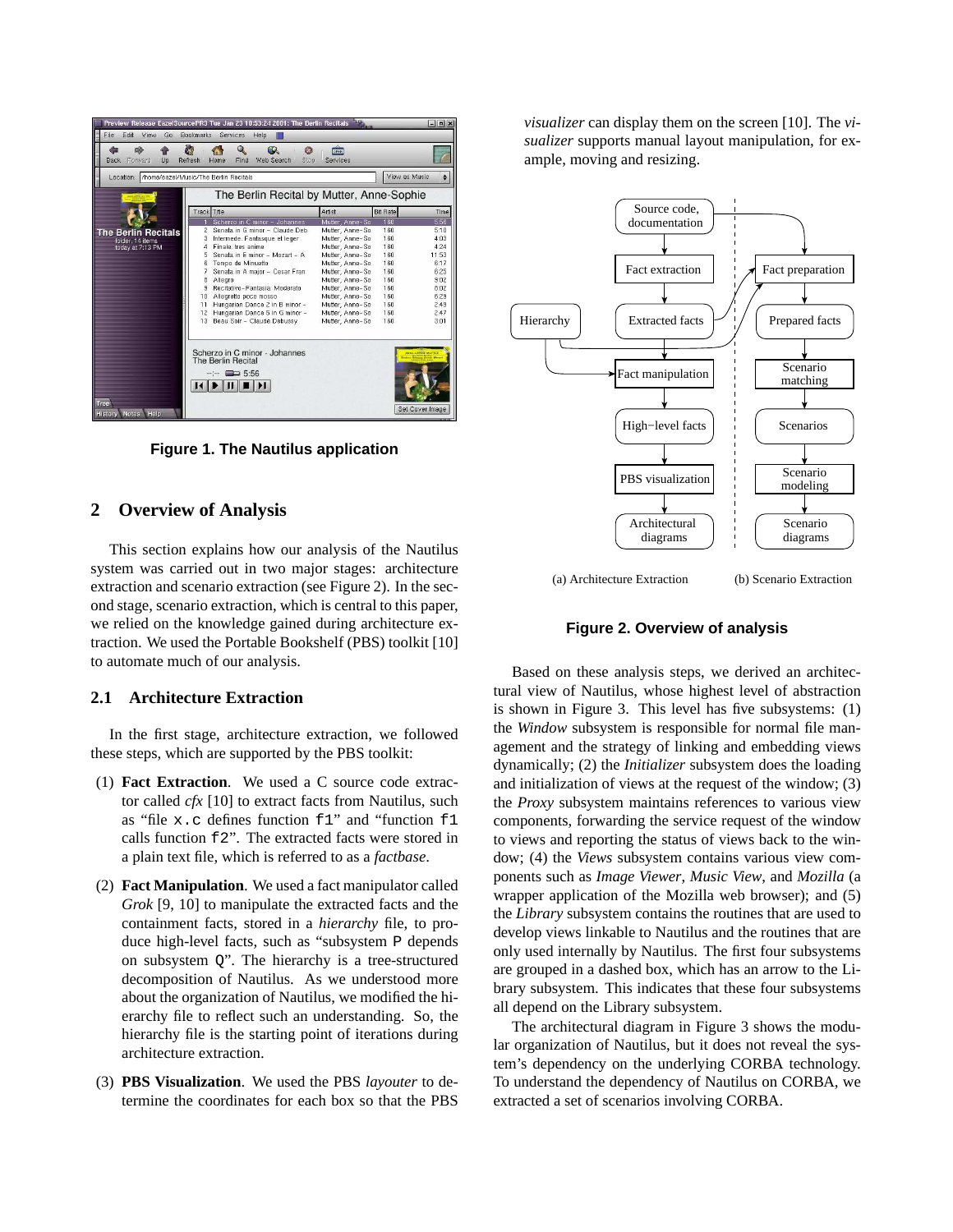

**Figure 3. Software architecture of Nautilus**



**Figure 4. Layered Communication in Nautilus**

## **2.2 Scenario Extraction**

This section will explain our process, illustrated in Figure 2(b), for extracting scenarios. Before discussing each analysis step, we first describe layered communication in Nautilus.

The layered structure in Figure 4 shares the same style as the Open System Interconnection (OSI) reference model for network communications [8], but it has less layers. The top layer is the *Window-View* layer, containing the Nautilus window application and various view components. The middle layer is the *Proxy* layer, containing the view proxy and the window proxy. The proxy layer relays routine calls from the Window-View layer to the CORBA layer and messages from the CORBA layer to the Window-View layer. The bottom layer is CORBA, which does the low-level communication between the proxies. In fact, we conjectured this layered communication architecture based on our understanding of Nautilus from the first stage. We needed a method to validate it.

The directions of the two paths in Figure 4 imply two communication scenarios:

**Window to view scenario:** The window invokes function calls on the view proxy. Then, the view proxy translates these calls to CORBA calls to the window proxy which sends a set of messages to the actual view component.

**View to window scenario:** A view component invokes function calls on the window proxy. Then, the window proxy translates these calls to CORBA calls to the view proxy which sends a set of messages to the window.

The objective of our analysis was to extract these two scenarios and to use them as a means to validate the layered communication architecture. Also, we hoped to produce a

set of scenario diagrams as enhanced versions of the architectural diagrams of Nautilus (e.g., Figure 3 and Figure 4). During the extraction, we followed three steps:

- (1) **Fact Preparation**. We used scripts to extract message and corbaCall facts (see Figure 4), which were not produced automatically by our fact extractor (cfx). These new facts, with the facts extracted by cfx and the facts stored in the containment hierarchy, were prepared for scenario extraction and merged into a new factbase.
- (2) **Scenario Matching**. We applied graph patterns to describe those two communication scenarios. Then, we used Grok, which was extended to support graph pattern matching, to extract these scenarios from the prepared factbase.
- (3) **Scenario Modeling**. We produced a set of diagrams by applying UML interaction diagrams [5] to model the scenarios extracted at the previous step. We chose collaboration diagrams instead of sequence diagrams as the modeling method. The reason for our choice will be explained in Section 5.

Before discussing these three steps in detail, we explain how Grok is used for pattern matching in the second step of scenario extraction.

# **3 Enhancing Grok with Graph Patterns**

Grok is a relational calculator that supports a scripting language [10]. In the PBS toolkit, Grok is used to manipulate code-level facts to produce architectural abstractions and aggregations by way of algebraic calculations [9]. We have extended Grok to have graph patterns to match structures (graphs) in factbases.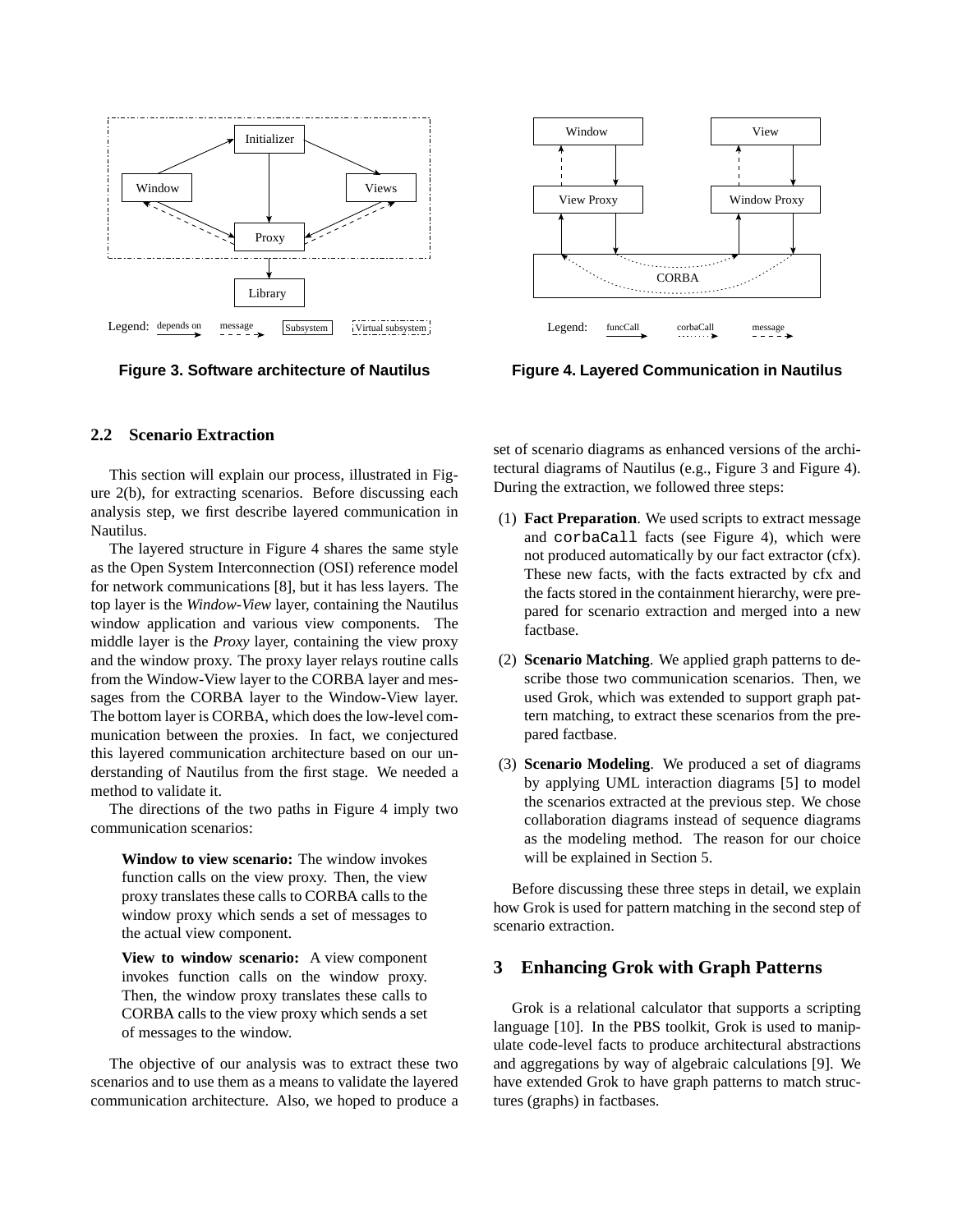

**Figure 5. Matching graph patterns within a graph, which represents a factbase.**

#### **3.1 Example Factbase**

We will start with an example factbase to illustrate how we store facts about programs. In this factbase, facts are represented as ASCII triples in Rigi Standard Form (RSF) [12]. For example, in the following RSF triples, funcDef c1 f1 means that class c1 defines function f1, and funcCall f1 f2 means that function f1 calls function f2. The following factbase can be considered the typed graph shown in Figure 5(a).

| varDef   | c1  | v1             |
|----------|-----|----------------|
| varDef   | c2  | v2             |
| varDef   | c2  | v <sub>3</sub> |
| funcDef  | c1  | f1             |
| funcDef  | c1  | E2             |
| funcDef  | c1  | f3             |
| funcDef  | C.2 | f4             |
| funcDef  | c2  | f5             |
| funcDef  | c2  | fб             |
| useVar   | f1  | v1             |
| useVar   | f5  | V <sub>2</sub> |
| useVar   | f5  | v <sub>3</sub> |
| funcCall | f1  | E <sub>2</sub> |
| funcCall | f2  | f3             |
| funcCall | f4  | f5             |
| funcCall | f5  | fб             |
| funcCall | f2  | f4             |

# **3.2 Graph Patterns**

Given a factbase extracted from a source program, we can define a graph pattern to model a particular structure occurring in the factbase, for example, a path, a cycle, or, more generally, a subgraph. In general, the match of a graph pattern is a set of subgraphs, each representing an occurrence of that pattern.

In Grok, a graph pattern is defined by a set of pattern variables and a set of constraints (rules) to be applied to those pattern variables. We can think of pattern variable as abstract graph nodes, and pattern rule as abstract graph edges or abstract graph attributes. Thus, a graph pattern is essentially an abstract graph. Grok requires that a properly defined graph pattern must be a connected graph.

We now explain how to match an example structure described as follows:

Within a class C, function F calls function G, and function G calls function H.

This structure can be modeled as a graph pattern using the following Grok script:

|  | $pattern1 := {funcDef}$ C F; |  |
|--|------------------------------|--|
|  | funcDef C G;                 |  |
|  | funcDef C H;                 |  |
|  | funcCall $F$ $G$ ;           |  |
|  | funccall G H                 |  |

The definition of pattern1 is composed of five pattern rules, which are expressed as RSF triples. When being used to define a graph pattern, each RSF pattern rule implicitly declares two pattern variables. For example, the rule funcCall F G declares two pattern variables, F and G, which must have a relation funcCall between them. When pattern1 is applied to the graph in Figure 5(a), it matches the two subgraphs in Figure 5(b). The match of pattern1 will be stored in a n-ary relation where the column names are actually pattern variables (see Table 1). Each row in the table corresponds to a matched subgraph in Figure 5(b).

|         |    |    | ⊣  |
|---------|----|----|----|
| $c_{1}$ |    | ٢2 | r3 |
|         | T4 |    | i6 |

**Table 1. Match of Pattern1**

We can reuse a pattern match by expanding it with new pattern rules. For example, pattern2 matches subgraphs from Table 1, in which function G uses a variable V declared in the same class as G.

|  | Pattern2 := $\{Pattern1:$ |  |  |
|--|---------------------------|--|--|
|  | useVar G V;               |  |  |
|  | varDef C V                |  |  |

The match is shown in Table 2.

|    |    | G  | H  | V  |
|----|----|----|----|----|
| c2 | f4 | f5 | f6 | v2 |
| c2 | f4 |    | f6 | v3 |

**Table 2. Match of Pattern2**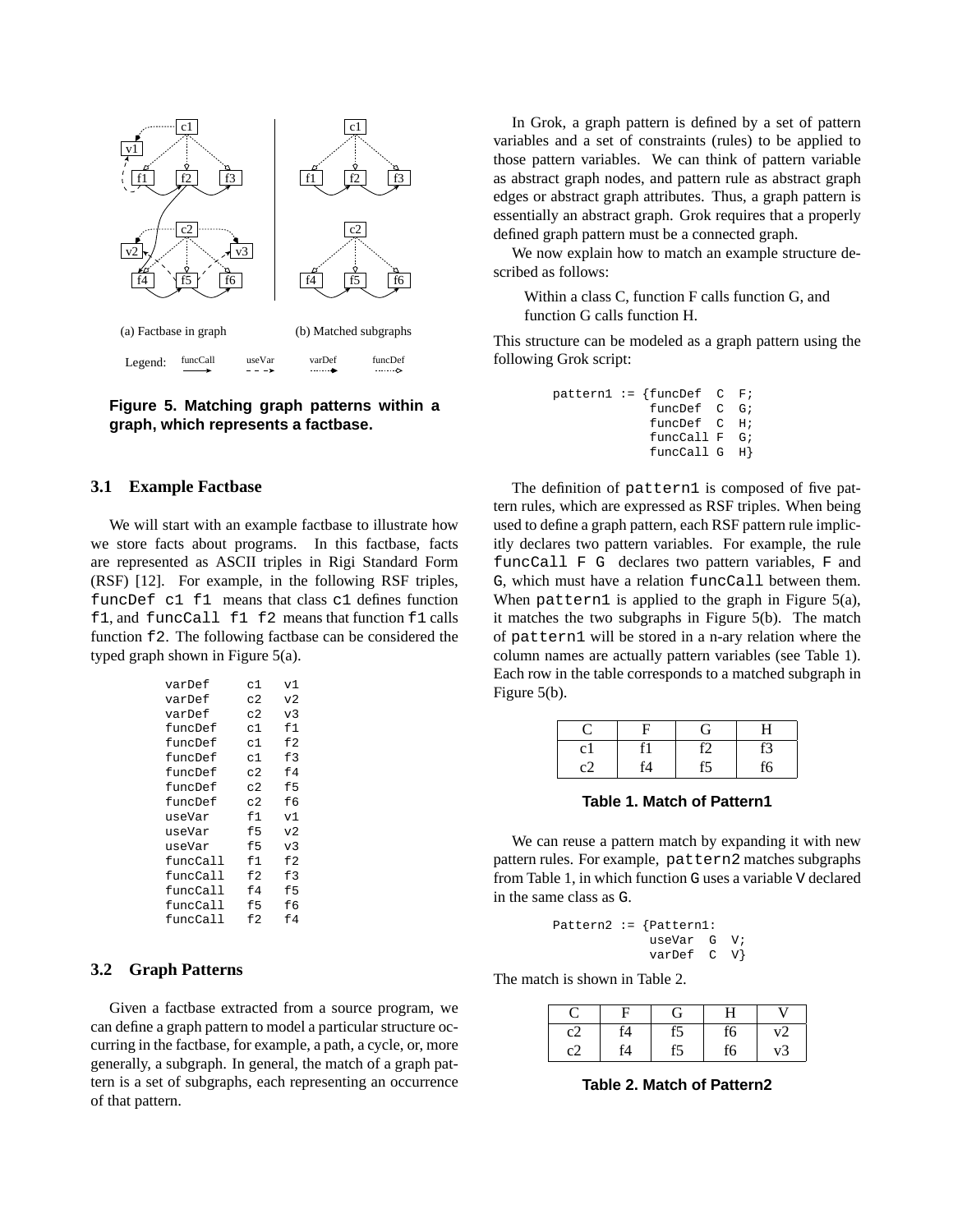We can apply constraints to select a subset of the matched instances of a pattern. For example, we may want to select those pattern instances, in which the name of function G matches the regular expression "f.\*" and the name of variable V must be "v2". The match is shown in Table 3.

| Pattern3 := $\{Pattern2:$ |  |                      |  |
|---------------------------|--|----------------------|--|
|                           |  | $(G$ like "f.*") and |  |
|                           |  | $(V$ equal "v2")}    |  |

**Table 3. Match of Pattern3**

Since scenarios capture the interactions among a set of components, we can use graph patterns to model such interactions and to extract the scenarios as subgraphs from a factbase extracted from a source program.

# **4 Scenario Extraction**

In this section, we give a detailed description of the three steps of scenario extraction (fact preparation, scenario matching, and scenario modeling). We will show our experience of using graph patterns to extract scenarios.

### **4.1 Fact Preparation**

In Section 2.2, we identified two communication scenarios: one goes from the window to the view, and the other takes the reverse direction (see Figure 4). In either direction, the communication passes through the two proxies. As can be seen in Figure 4, three relations are involved: funcCall, corbaCall, and message. Our fact extractor (*cfx*) produced funcCall facts automatically, but it does not generate facts for corbaCall and message. We had to prepare these last two before starting scenario extraction.

To prepare message facts, we studied the implementation of the view and window proxies. We found that both proxies use the signal routine gtk\_signal\_emit provided by the GTK+ Signal [11] to send a message. Figure 6 illustrates the role GTK Signal plays in the window-to-view communication. We used *grep* to locate the occurrences of gtk\_signal\_emit from the Nautilus source code and created message facts by scripting. For example, a message fact may look like message gtk signal emit music\_view\_load\_location\_callback. This fact means that the GTK Signal signals the music view to load a location (e.g., a file directory of songs).

To prepare corbaCall facts, we relied on the CORBA naming convention specified by GNOME. The relation corbaCall represents the mapping from CORBA stub



**Figure 6. Window-to-view communication**

routines to their corresponding skeleton routines. According to the CORBA naming, if we prefix a stub routine (e.g., report) with \_ORBIT\_skel\_, we will get its skeleton routine (e.g., \_ORBIT\_skel\_report). Correspondingly, these two routines together form a corbaCall fact, corbaCall report \_ORBIT\_skel\_report. Using Grok scripts, we prepared all the corbaCall facts.

After preparing the message and corbaCall facts, we merged them with the facts extracted by cfx and the facts stored in the containment hierarchy into a new factbase. We also simplified this factbase by abstracting many minor details inside subsystems.

#### **4.2 Scenario Matching**

Given the prepared factbase from Nautilus, we were ready to apply graph patterns to extract the communication scenarios for Nautilus. Along the path from the window to the view is a chain of six relations: funcCall, funcCall, corbaCall, funcCall, funcCall, and message (see Figure 6). A similar chain exists for the view-to-window scenario. To define a pattern for this chain of six relations, we used seven pattern variables: request, relay, idl\_stub, idl\_skel, idl\_impl, emitter, and service, as illustrated in Figure 6. In this case, each pattern variable represents a function. Using Grok, we specified this chain as the scenarioChain pattern.

```
% Scenario chain in either direction
scenarioChain := {
  funcCall request relay;
  funcCall relay idl_stub;
  corbaCall idl_stub idl_skel;
  funcCall idl_skel idl_impl;
  funcCall idl_impl emitter;
  message emitter service
}
```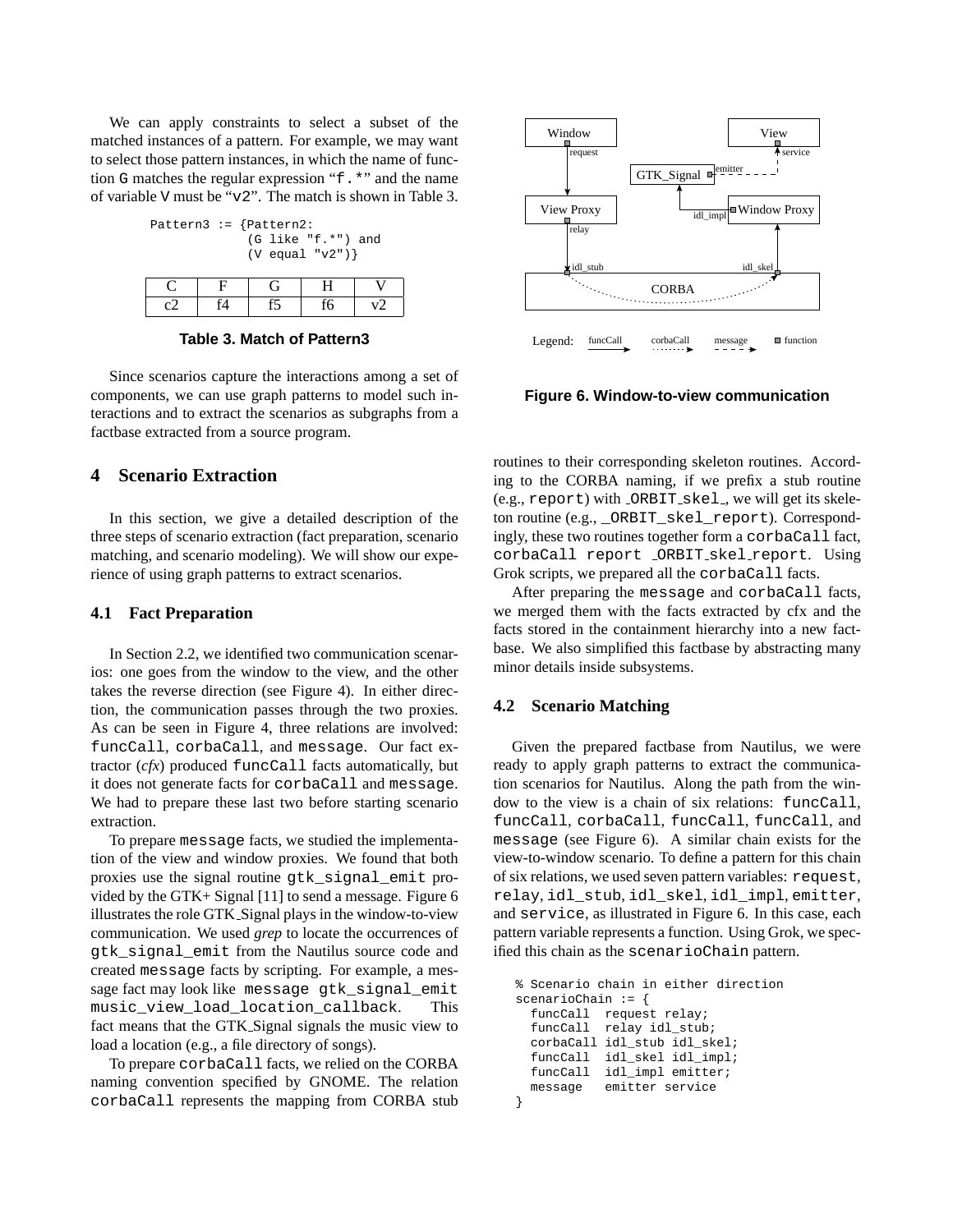The match of scenarioChain contains both classes of communication scenarios, either window-to-view or view-to-window. To select the scenarios in each direction, we used a small set of CORBA stub routines as the selection standard. For the window-to-view scenarios, the view proxy has access to five stub routines. For the view-to-window scenarios, the window proxy has access to ten stub routines, but only four of them are shown in the following scripts. Also, the signal emitter must be gtk\_signal\_emit.

```
% The set of stubs used by view proxy.
viewStubs := {
  "Nautilus_View_stop_loading",
  "Nautilus_View_load_location",
  "Nautilus_View_title_changed",
  "Nautilus_View_history_changed",
  "Nautilus View selection changed"
}
% The set of stubs used by window proxy.
windowStubs := {
  "Nautilus_ViewFrame_report_load_underway",
  "Nautilus_ViewFrame_report_load_compplete",
  "Nautilus_ViewFrame_report_load_failed",
  "Nautilus_ViewFrame_set_title",
  ...
}
% Pattern for window-to-view scenarios
windowToView := {scenarioChain:
  (idl_stub in viewStubs) and
  (emitter equal "gtk_signal_emit")
}
% Pattern for view-to-window scenarios
viewToWindow := {scenarioChain:
  (idl_stub in windowStubs) and
  (emitter equal "gtk_signal_emit")
```

```
}
```
Sets and patterns were used to extract all the scenarios defined by windowToView and viewToWindow. These extracted scenarios are quite useful for explaining how the Nautilus window collaborates with various views through CORBA and validating the layered communication architecture of Nautilus. Due to size limitations, we choose to show only three scenarios.

The scenario load location is an instance of pattern windowToView. Table 4 gives this match. It represents a sequence of function calls going from the Nautilus window to the music view when a location change is made by a Nautilus user.

Upon being signaled to load a new location, the music view starts to inform the Nautilus window of the status of its loading process. Two of the matched instances of pattern viewToWindow are found relevant to this loading process: report\_load\_underway (see Table 5) and report load complete (see Table 6).

The three scenarios in Tables 4-6 all use the function music\_view\_load\_location\_callback. We looked at the source code of this function, and found that nautilus\_music\_view\_load\_uri was called after nautilus view report load underway but before nautilus\_view\_report\_load\_complete. With this new information, we were able to construct a story to connect all these three scenarios: (1) the Nautilus window notifies the music view to load a new location; (2) the music view gets this notification and reports "load is underway"; (3) the music view starts the actual loading and reports "load is complete" after the loading is done.

|          | <b>load_location</b> (window-to-view)   |  |  |
|----------|-----------------------------------------|--|--|
| variable | matched function                        |  |  |
| request  | update_view                             |  |  |
| relay    | nautilus_view_frame_load_location       |  |  |
| idl_stub | Nautilus_View_load_location             |  |  |
| idl_skel | _ORBIT_skel_Nautilus_View_load_location |  |  |
| idl_impl | impl_Nautilus_View_load_location        |  |  |
| emitter  | gtk_signal_emit                         |  |  |
| service  | music_view_load_location_callback       |  |  |

**Table 4. Scenario load location**

|          | report_load_underway (view-to-window)   |  |  |
|----------|-----------------------------------------|--|--|
| variable | matched function                        |  |  |
| request  | music_view_load_location_callback       |  |  |
| relay    | nautilus_view_report_load_underway      |  |  |
| idl stub | Nautilus_ViewFrame_report_load_underway |  |  |
| idl skel | <b>ORBIT</b> skel Nautilus ViewFrame    |  |  |
|          | report_load_underway                    |  |  |
| idl_impl | impl_Nautilus_ViewFrame_                |  |  |
|          | report_load_underway                    |  |  |
| emitter  | gtk_signal_emit                         |  |  |
| service  | load_underway                           |  |  |

**Table 5. Scenario report load underway**

|          | <b>report_load_complete</b> (view-to-window) |  |  |
|----------|----------------------------------------------|--|--|
| variable | matched function                             |  |  |
| request  | music_view_load_location_callback            |  |  |
| relay    | nautilus_view_report_load_complete           |  |  |
| idl_stub | Nautilus_ViewFrame_report_load_complete      |  |  |
| idl_skel | _ORBIT_skel_Nautilus_ViewFrame_              |  |  |
|          | report_load_complete                         |  |  |
| idl_impl | impl_Nautilus_ViewFrame_                     |  |  |
|          | report_load_complete                         |  |  |
| emitter  | gtk_signal_emit                              |  |  |
| service  | load_complete                                |  |  |

**Table 6. Scenario report load complete**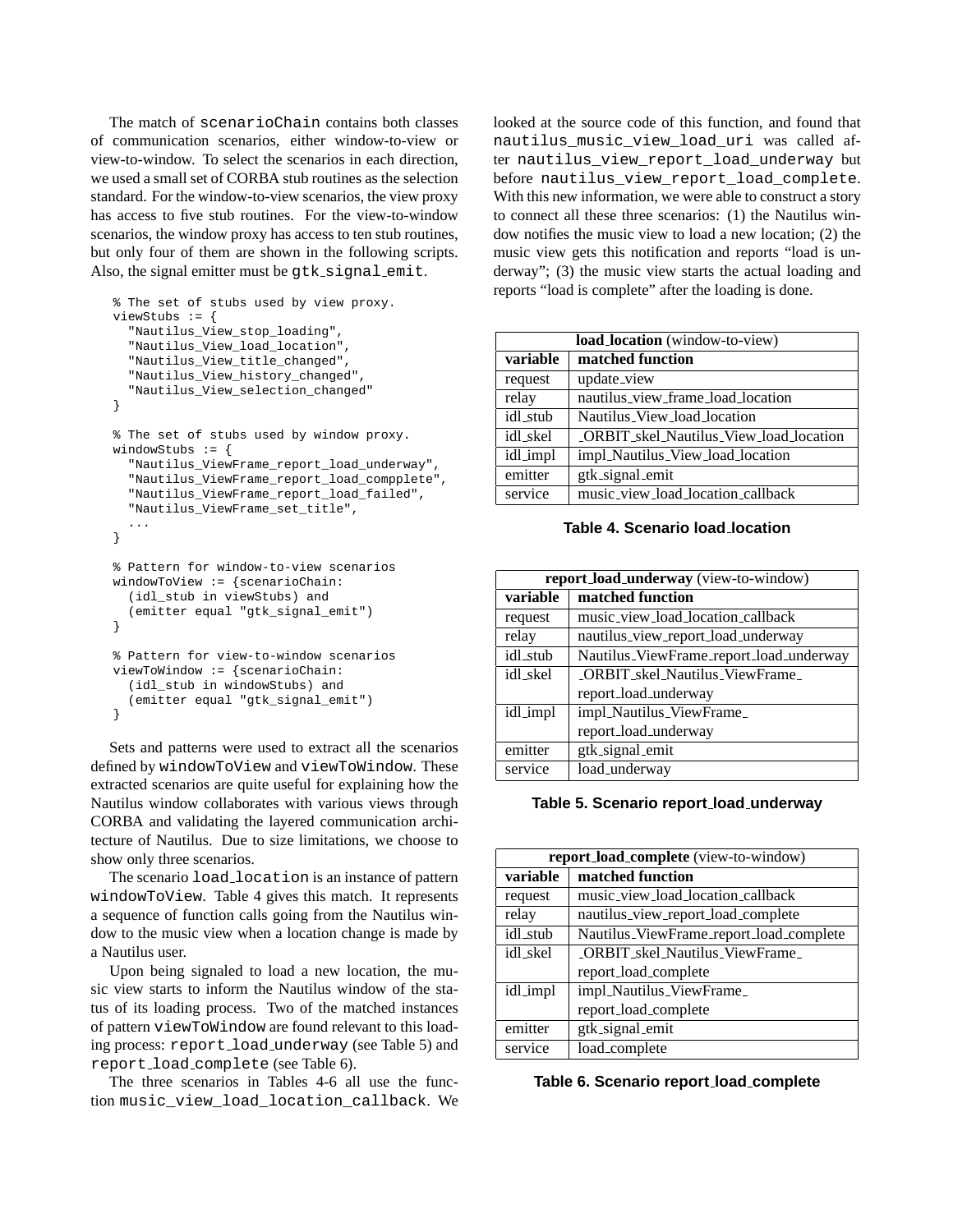#### **4.3 Scenario Modeling**

After the extraction of the communication scenarios for Nautilus, we used UML collaboration diagrams [5] to model them. The three collaboration diagrams in Figure 7 show their corresponding scenarios as annotations to the layered communication architecture of Nautilus (see Figure 4). In each scenario diagram, numbers show the order in which the interaction steps occur.

For a better understanding, we will take the scenario load\_location as an illustrative example and describe it in detail. A Nautilus user enters a location, */home/eazel/Music/The Berlin Recitals*, in the location bar (see Figure 1). The Nautilus window catches this event, and invokes a call update\_view on itself (step 1). A message nautilus view frame load location is sent to the view proxy (step 2), which then transforms the received message to Nautilus\_View\_load\_location (step 3) and sends it through the underlying CORBA (step 4). The window proxy receives the incoming message (step 5), and then it invokes a call gtk signal emit on the GTK Signal (step 6), which signals the music view to use function music view load location callback to load the new location, *The Berlin Recitals* (step 7). After the completion of the callback function, a music view for *The Berlin Recitals* is displayed to the user.

The other two scenario diagrams in Figure 7 illustrate the two view-to-window scenarios, which are caused by music view load location callback. They are straight forward, and we will omit the description of them in this paper.

For each scenario that captures the communication flow from the window to the view (e.g., Figure  $7(a)$ ), there must be several response scenarios, which describe the communication flow from the view back to the window (e.g., Figure 7(b) and Figure 7(c)). In both directions, only a small set of interface routines (see viewStubs and windowStubs) are used for communication. So, we can extract a fairly small set of communication scenarios.

By modeling these extracted scenarios, we produced a set of scenario diagrams, which are used as annotations for Nautilus. These diagrams improved our understanding of Nautilus by showing the interactions between the subsystems of Nautilus and the support technology CORBA.

### **5 Discussion**

Graph patterns provide software engineers with a flexible approach to explore the structural aspects of a software system. One particular use of graph patterns is to extract scenarios from the implementation of a software system, as demonstrated in this paper.











(c) Scenario report load complete

**Figure 7. Modeling communication scenarios**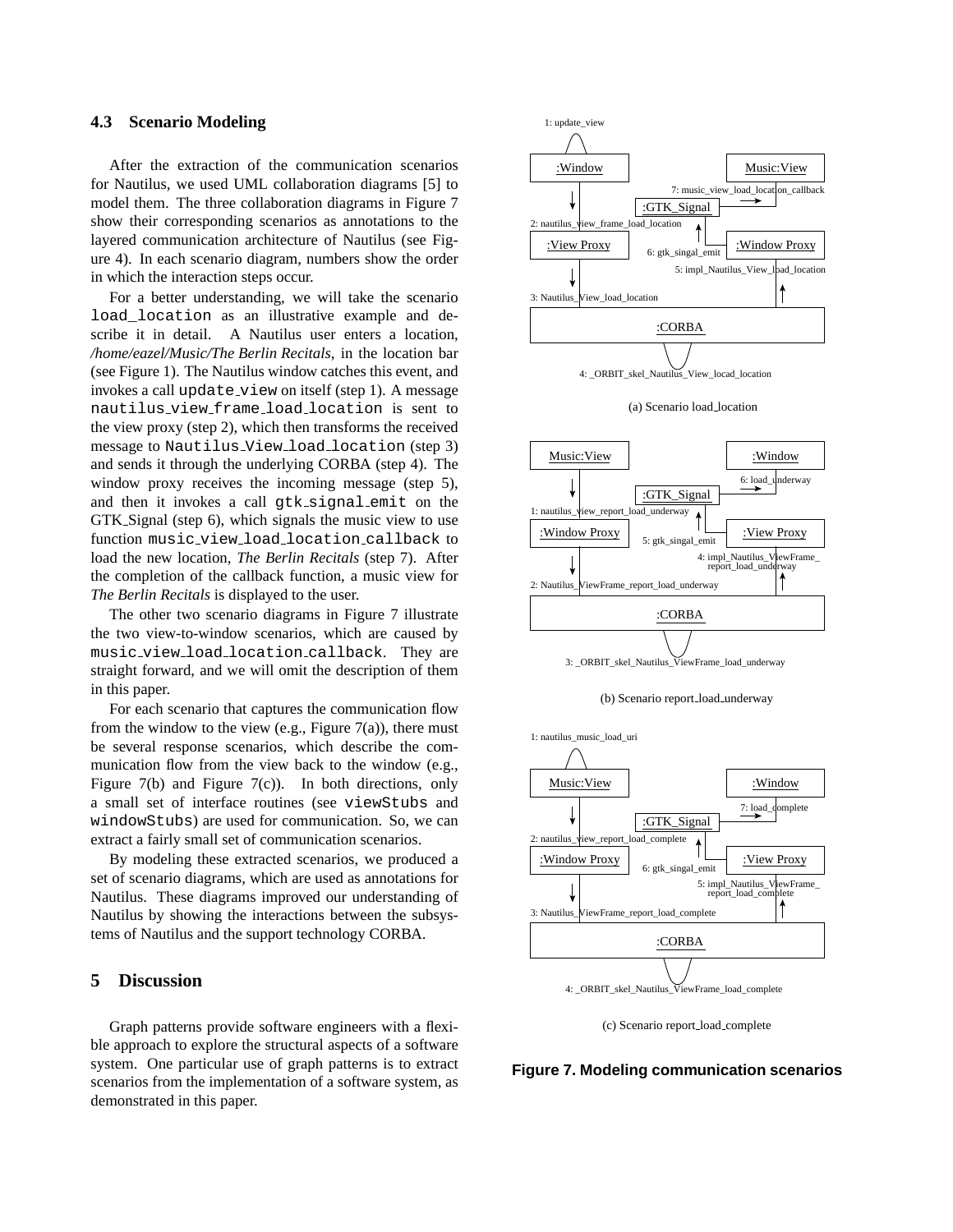By extending Grok for graph pattern matching, we are able to investigate many different kinds of structural interactions in a software system (involving function calls, event interactions, etc.) within the PBS architecture recovery framework. This is not meant to imply that Grok, as extended, is the only means for extracting scenarios by way of graph patterns. There are other approaches, for example, SQL queries and Prolog unification.

#### **5.1 SQL Queries**

We could have used Structured Query Language (SQL) instead of Grok to match graph patterns. This is because that facts extracted from a source program can be stored in a relational database, and because Grok's graph pattern rules can be translated to SQL query statements. Why did we choose to develop our own tool for extracting scenarios with graph patterns? There are three reasons:

- 1. Graph patterns are more intuitive for specifying graphlike structures, whereas SQL is designed for tableoriented computations.
- 2. Plain text files and semi-structured files are used extensively during the pipelined analysis supported by PBS. It is desirable to have a tool to work on those files directly rather than submit queries to a database.
- 3. Grok has powerful support for algebraic operations. It only took us a small amount of time to extend Grok for graph pattern matching through the reuse of the algebraic operations inside Grok.

#### **5.2 Prolog Unification**

Prolog is a powerful programming language used for solving problems that involve objects and relationships between objects [13]. In Prolog, the process of matching graph patterns is referred to as *unification*. For example, the pattern1 described in Section 3 can be expressed in a Prolog clause as follows:

```
pattern1(C, F, G, H) :-
                funcDef(C, F),
                funcDef(C, G),
                funcDef(C, H),
                funcCall(F, G),
                funcCall(G, H).
```
The graph patterns expressed in Grok are quite similar to those in Prolog. The main difference is that the syntax of graph patterns in Grok is more consistent with the data formats supported by the PBS toolkit: RSF and TA [10]. Our goal was to make graph pattern matching an integral part of Grok, and we were able to achieve this by extending the Grok language with algebraic operations or Prolog unification [14, 15].

#### **5.3 Lessons Learned**

In our analysis of Nautilus, we extracted (using *cfx*) and prepared (using scripts) a factbase for Nautilus based on the static analysis of source code. Though this factbase contained no runtime facts about the dynamic behavior of Nautilus, it was quite useful for understanding the layered communication architecture of Nautilus by extracting scenarios.

Driven by the need to understand a software system, a software engineer may choose different extraction methods, either static methods (e.g., parsing and scripting) or dynamic methods (e.g. debugging and profiling). Runtime facts extracted during code execution can be used to validate the ordering of interactions in a scenario that is extracted using graph patterns. On the other hand, facts extracted in static scenario analysis can provide useful guidelines for dynamic extraction.

One of the troubles we had with Nautilus was identifying a useful set of scenarios, because substantial knowledge about the important tasks of the system were required. Our experience showed that such knowledge could be accumulated during architecture extraction. In our analysis, the *trial-and-error* method was applied to extract useful scenarios. We carried out many iterations of defining patterns before we got useful matches.

After we extracted a set of useful scenarios, we chose to model them using UML collaboration diagrams, instead of sequence diagrams. This is because a collaboration diagram (e.g., Figure  $7(a)$ ) can have a direct layout mapping to a software architecture (e.g., Figure 4). Scenarios can be used as annotations for software architectures, augmenting programmers' understanding of a software system. Many difficulties we had in understanding Nautilus's architecture were mitigated by the extraction of useful scenarios. For example, we found that the initialization of view components exposed a similar mechanism as the one shown in Figure 4.

# **6 Related Work**

To our knowledge, no previous work has been done to extract scenarios using graph patterns, but a variety of studies [16, 17, 18, 19, 20] are closely related to our work.

Guo, Kazman *et al.* applied SQL queries to extract structural patterns [16]. In their approach, the facts extracted from a source program are stored in a relation database, and a pattern recognition plan is developed as a set of SQL query statements. They focused on recovering design patterns employed in the implementation of a software system, for example, the Presentation Abstraction Control (PAC) pattern. Their method for describing a recognition plan is quite similar to the way we define a graph pattern. To carry out a pattern recognition plan, they need to translate it into SQL queries.